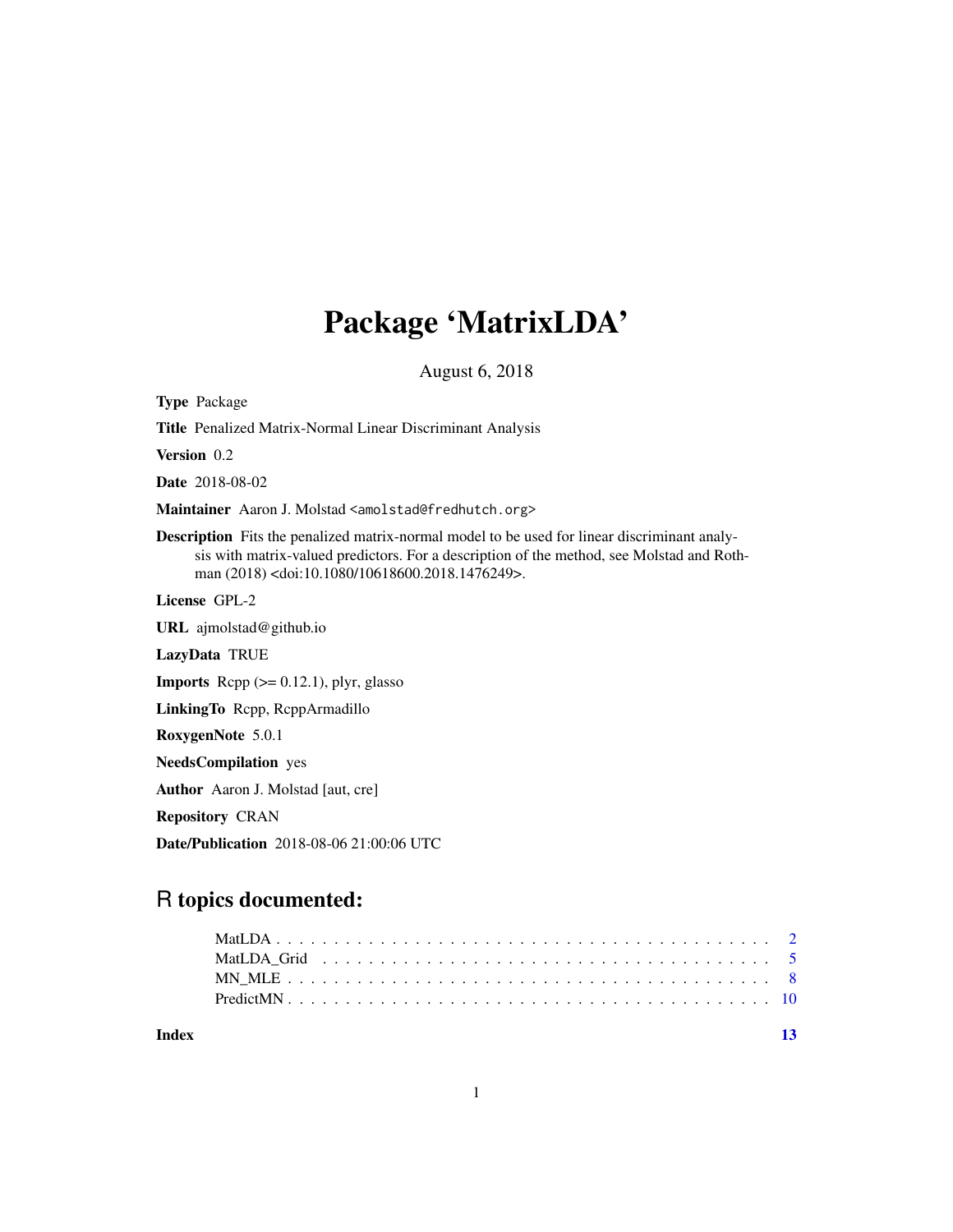<span id="page-1-0"></span>

#### Description

A function for fitting the J-class penalized matrix-normal model based on a single set of tuning parameters  $(\lambda_1, \lambda_2)$ . Returns an object of class "MN", which can be used for prediction using the PredictMN function.

#### Usage

```
MatLDA(X, class, lambda1, lambda2, quiet = TRUE, Xval = NULL,
  classval = NULL, k.iter = 100, cov.tol = 1e-05, m.tol = 1e-05,full.tol = 1e-06
```
#### Arguments

| X        | An $r \times c \times N$ array of training set predictors.                                                                                                                                                                                                |
|----------|-----------------------------------------------------------------------------------------------------------------------------------------------------------------------------------------------------------------------------------------------------------|
| class    | <i>N</i> -vector of training set class labels; should be numeric from $\{1, , J\}$ .                                                                                                                                                                      |
| lambda1  | A non-negative tuning parameter for the mean penalty.                                                                                                                                                                                                     |
| lambda2  | A non-negative tuning parameter for the Kronecker penalty.                                                                                                                                                                                                |
| quiet    | Logical. Should the objective function value be printed at each update? Default<br>is TRUE. Note that quiet=FALSE will increase computational time.                                                                                                       |
| Xval     | An $r \times c \times N_{\text{val}}$ array of validation set predictors. Default is NULL.                                                                                                                                                                |
| classval | $N_{\text{val}}$ -vector of validation set class labels; should be numeric from $\{1, , J\}$ .<br>Default is NULL.                                                                                                                                        |
| k.iter   | Maximum number of iterations for full blockwise coordinate descent algorithm.                                                                                                                                                                             |
| cov.tol  | Convergence tolerance for graphical lasso sub-algorithms; passed to glasso.<br>Default is $1e^{-5}$ .                                                                                                                                                     |
| m.tol    | Convergence tolerance for mean update alternating minimization algorithm. De-<br>fault is $1e^{-5}$ . It is recommended to track the objective function value using<br>$quite = FALSE and adjust if necessary.$                                           |
| full.tol | Convergence tolerance for full blockwise coordinate descent algorithm; based<br>on decrease in objective function value. Default is $1e^{-6}$ . It is recommended to<br>track the objective function value using quiet $=$ FALSE and adjust if necessary. |
|          |                                                                                                                                                                                                                                                           |

#### Value

Returns of list of class "MN", which contains the following elements:

| Val     | The misclassification rate on the validation set, if provided.                      |
|---------|-------------------------------------------------------------------------------------|
| Mean    | $\tilde{M}$ ; an $r \times c \times J$ array of estimated class means.              |
| U       | $\hat{U}$ ; the $r \times r$ estimated precision matrix for the row variables.      |
| V       | $\hat{V}$ ; the $c \times c$ estimated precision matrix for the column variables.   |
| pi.list | $\hat{\pi}$ ; <i>J</i> -vector with marginal class probabilities from training set. |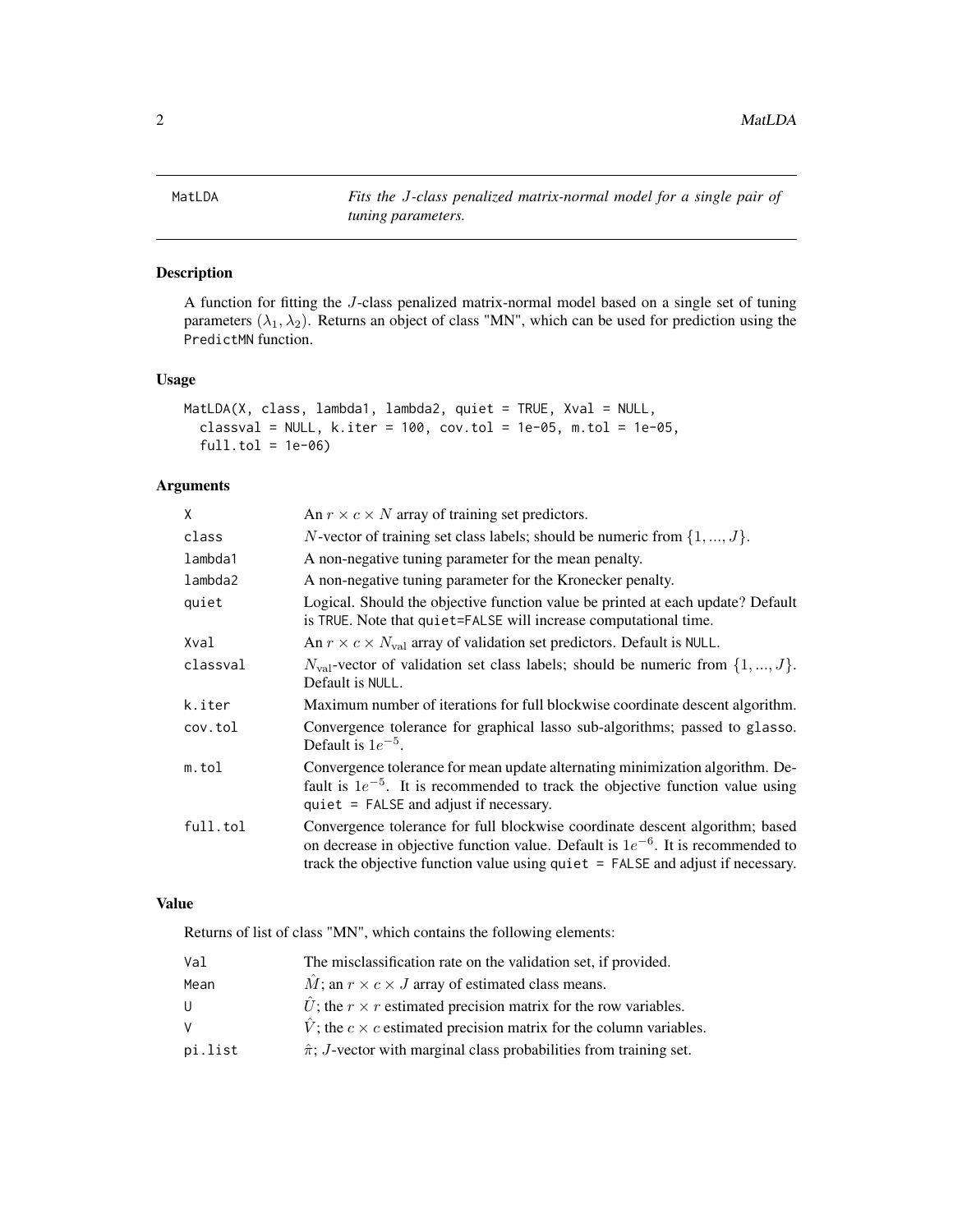#### $\text{Mat}$

#### References

• Molstad, A. J., and Rothman, A. J. (2018). A penalized likelihood method for classification with matrix-valued predictors. *Journal of Computational and Graphical Statistics*.

```
## Generate realizations of matrix-normal random variables
## set sample size, dimensionality, number of classes,
## and marginal class probabilities
N = 75N.test = 150
N.val = 75N.total = N + N.test + N.val
r = 16p = 16C = 3pi.list = rep(1/C, C)## create class means
M.array = array(0, dim=c(r, p, C))M.array[3:4, 3:4, 1] = 1
M.array[5:6, 5:6, 2] = .5M.array[3:4, 3:4, 3] = -2M.array[5:6, 5:6, 3] = -.5## create covariance matrices U and V
Uinv = matrix(\emptyset, nrow=r, ncol=r)for (i in 1:r) {
for (j in 1:r) \{Uinv[i,j] = .5^*abs(i-j)}
}
eoU = eigen(Uinv)
Uinv.sqrt = tcrossprod(tcrossprod(eoU$vec,
diag(eoU$val^(1/2))),eoU$vec)
Vinv = matrix(.5, nrow=p, ncol=p)diag(Vinv) = 1eoV = eigen(Vinv)
Vinv.sqrt = tcrossprod(tcrossprod(eoV$vec,
diag(eoV$val^(1/2))),eoV$vec)
## generate N.total realizations of matrix-variate normal data
set.seed(10)
dat.array = array(0, dim=c(r,p,N.total))class.total = numeric(length=N.total)
```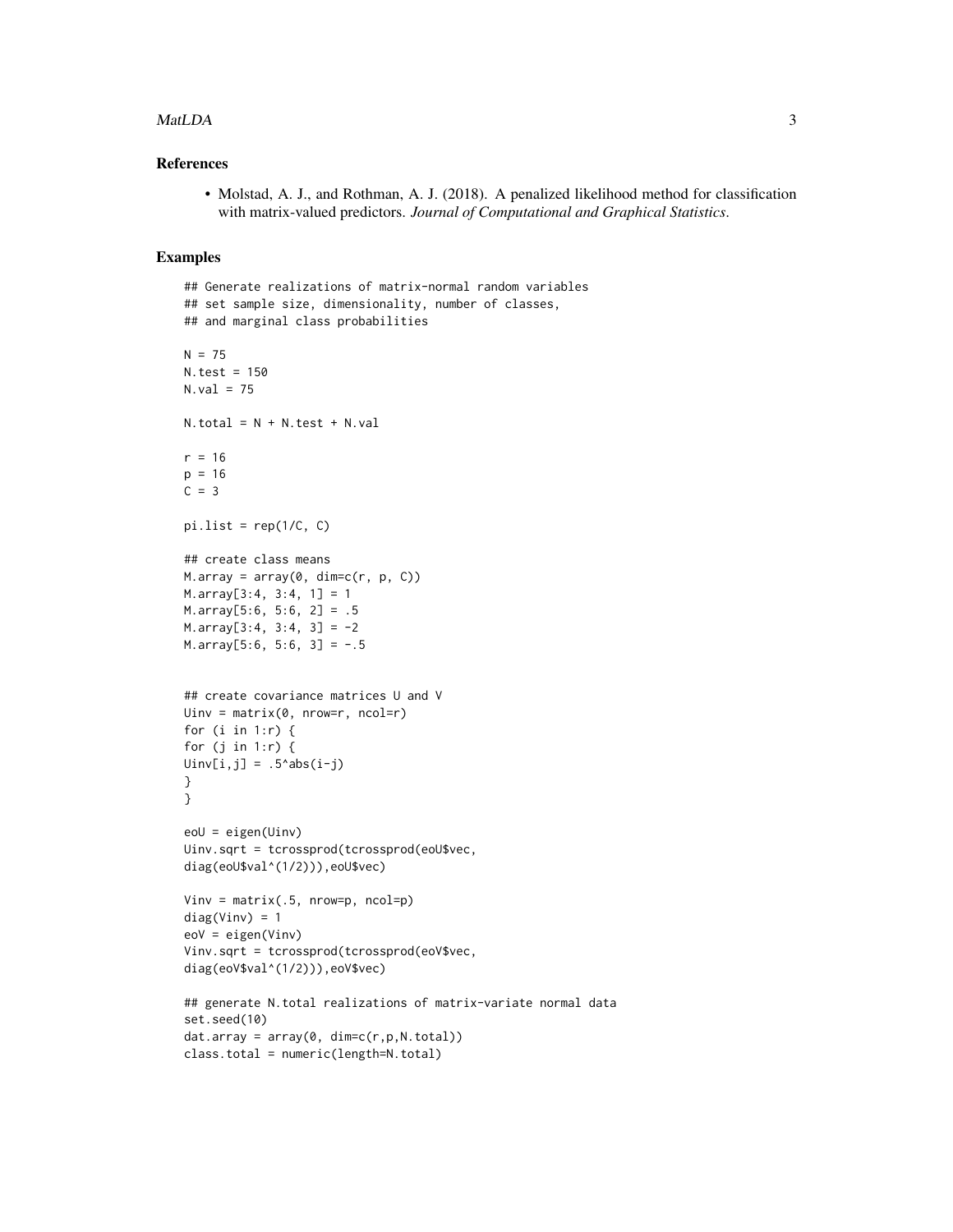```
for(jj in 1:N.total){
class.total[jj] = sample(1:C, 1, prob=pi.list)
dat.array[,,jj] = tcrossprod(crossprod(Uinv.sqrt,
matrix(rnorm(r*p), nrow=r)),
Vinv.sqrt) + M.array[,,class.total[jj]]
}
## store generated data
X = dat.array[, .1:N]X.val = dat.array[,, (N+1):(N+N.val)X.test = dat.array[,,(N+N.val+1):N.total]
class = class.total[1:N]
class.val = class.total[(N+1):(N+N.val)]class.test = class.total[(N+N.val+1):N.total]
## fit two-dimensional grid of tuning parameters;
## measure classification accuracy on validation set
lambda1 = c(2 \text{seq}(-5, 0, by=1))lambda2 = c(2 \text{seq}(-8, -4, by=1))fit.grid = MatLDA_Grid(X=X, class=class, lambda1=lambda1,
lambda2=lambda2, quiet=TRUE,
Xval=X.val, classval= class.val,
k.iter = 100, cov.tol=1e-5, m.tol=1e-5, full.tol=1e-6)
## identify minimum misclassification proportion;
## select tuning parameters corresponding to
## smallest model at minimum misclassification proportion
CV.mat = fit.grid$Val.mat
G.mat = fit.grid$G.mat*(CV.mat==min(CV.mat))
ind1 = (which(G.math == max(G.math), arr.int = TRUE))[2]ind2 = (which(G.math == max(G.math), arr.ind = TRUE))[1]out = unique(ind2[which(ind2==max(ind2))])
lambda1.cv = lambda1[out]
out2 = unique(max(ind1[ind2==out]))
lambda2.cv = lambda2[out2]
## refit model with sinlge tuning parameter pair
out = MatLDA(X=X, class=class, lambda1=lambda1.cv,
lambda2=lambda2.cv, quiet=FALSE,
Xval=X.test, classval= class.test,
k.iter = 100, cov.tol=1e-5, m.tol=1e-5, full.tol=1e-6)
## print misclassification proportion on test set
out$Val
## print images of estimated mean differences
```

```
dev.new(width=10, height=3)
par(mfrow=c(1,3))
image(t(abs(out$M[,,1] - out$M[,,2]))[,r:1],
main=expression(paste("|", hat(mu)[1], "-", hat(mu)[2], "|")),
col = grey(seq(1, 0, length = 100)))image(t(abs(out$M[,,1] - out$M[,,3]))[,r:1],
```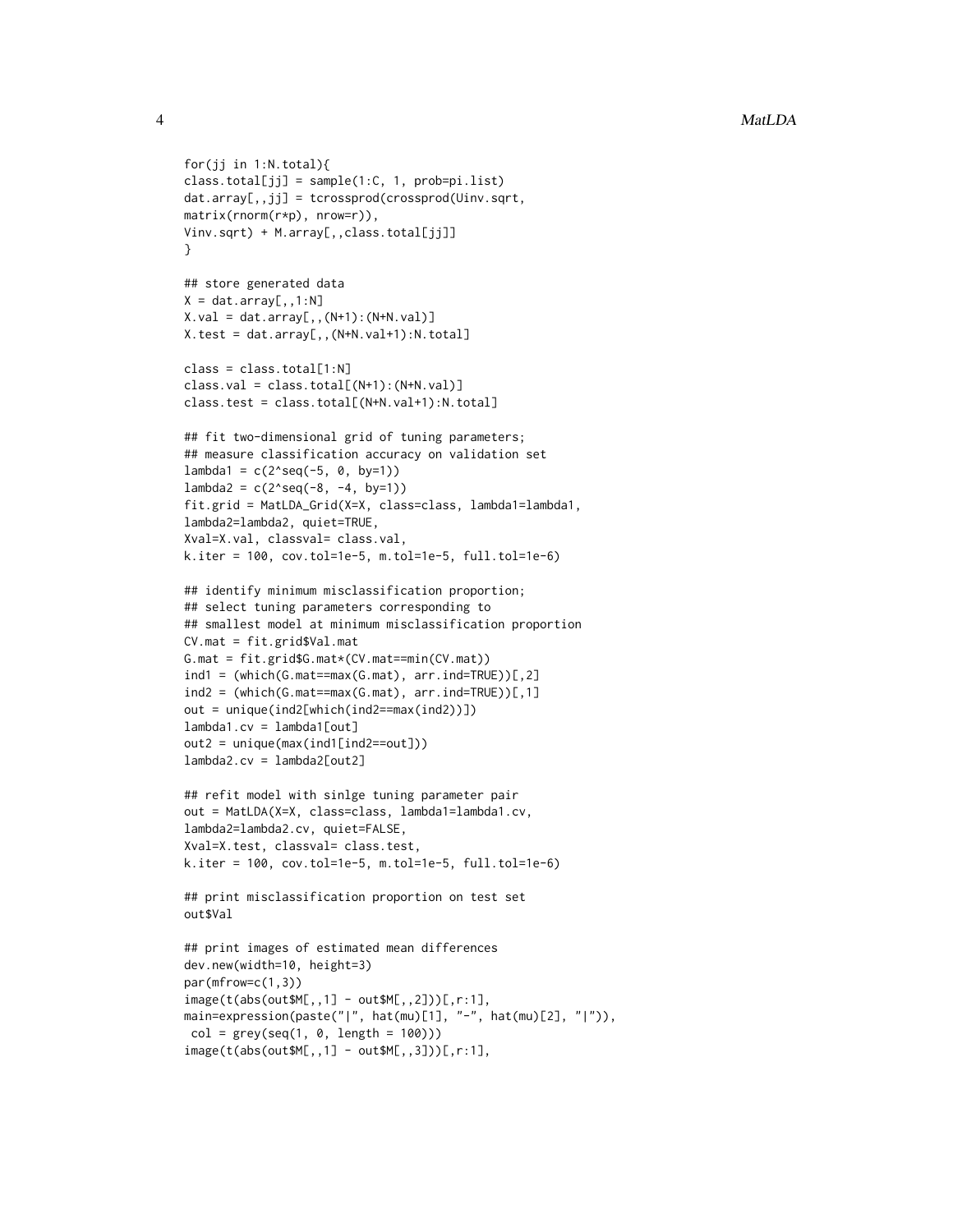```
main = expression(paste("|", hat(mu)[1], "-", hat(mu)[3], "|")),
col = grey(seq(1, 0, length = 100))image(t(abs(out$M[,,2] - out$M[,,3]))[,r:1],
main=expression(paste("|", hat(mu)[2], "-", hat(mu)[3], "|")),
col = grey(seq(1, 0, length = 100))
```
MatLDA\_Grid *Fits the* J*-class penalized matrix-normal model for a two-dimensional grid of tuning parameters. Used for tuning parameter selection.*

#### Description

A function for fitting the penalized matrix normal model for a two-dimensional grid of tuning parameters. Meant to be used with a validation set to select tuning parameters. Can also be used inside a  $k$ -fold cross-validation function where the training set is the data outside the  $k$ th fold and the validation set is comprised of the kth fold sample data.

#### Usage

```
MatLDA_Grid(X, class, lambda1, lambda2, quiet = TRUE, Xval = NULL,
  classval = NULL, k.iter = 100, cov.tol = 1e-05, m.tol = 1e-05,
  full.tol = 1e-06
```
#### Arguments

| X        | An $r \times c \times N$ array of training set predictors.                                                                                                                                                                                                             |
|----------|------------------------------------------------------------------------------------------------------------------------------------------------------------------------------------------------------------------------------------------------------------------------|
| class    | <i>N</i> -vector of training set class labels; should be numeric from $\{1, , J\}$ .                                                                                                                                                                                   |
| lambda1  | A vector of non-negative candidate tuning parameters for the mean penalty.                                                                                                                                                                                             |
| lambda2  | A vector of non-negative candidate tuning parameters for the Kronecker penalty.                                                                                                                                                                                        |
| quiet    | Logical. Should the objective function value be printed at each update? Default<br>is TRUE. Note that quiet=FALSE will increase computational time.                                                                                                                    |
| Xval     | An $r \times c \times N_{\text{val}}$ array of validation set predictors. Default is NULL.                                                                                                                                                                             |
| classval | $N_{\text{val}}$ -vector of validation set class labels; should be numeric from $\{1, , J\}$ . Default<br>is NULL.                                                                                                                                                     |
| k.iter   | Maximum number of iterations for full blockwise coordinate descent algorithm.<br>Default is 100.                                                                                                                                                                       |
| cov.tol  | Convergence tolerance for graphical lasso subalgorithms; passed to glasso. De-<br>fault is $1e^{-5}$ .                                                                                                                                                                 |
| m.tol    | Convergence tolerance for mean update alternating minimization algorithm. De-<br>fault is $1e^{-5}$ . It is recommended to track the objective function value using<br>quiet = FALSE and adjust tolerance if necessary.                                                |
| full.tol | Convergence tolerance for full blockwise coordinate descent algorithm; based<br>on decrease in objective function value. Default is $1e^{-6}$ . It is recommended to<br>track the objective function value using quiet $=$ FALSE and adjust tolerance if<br>necessary. |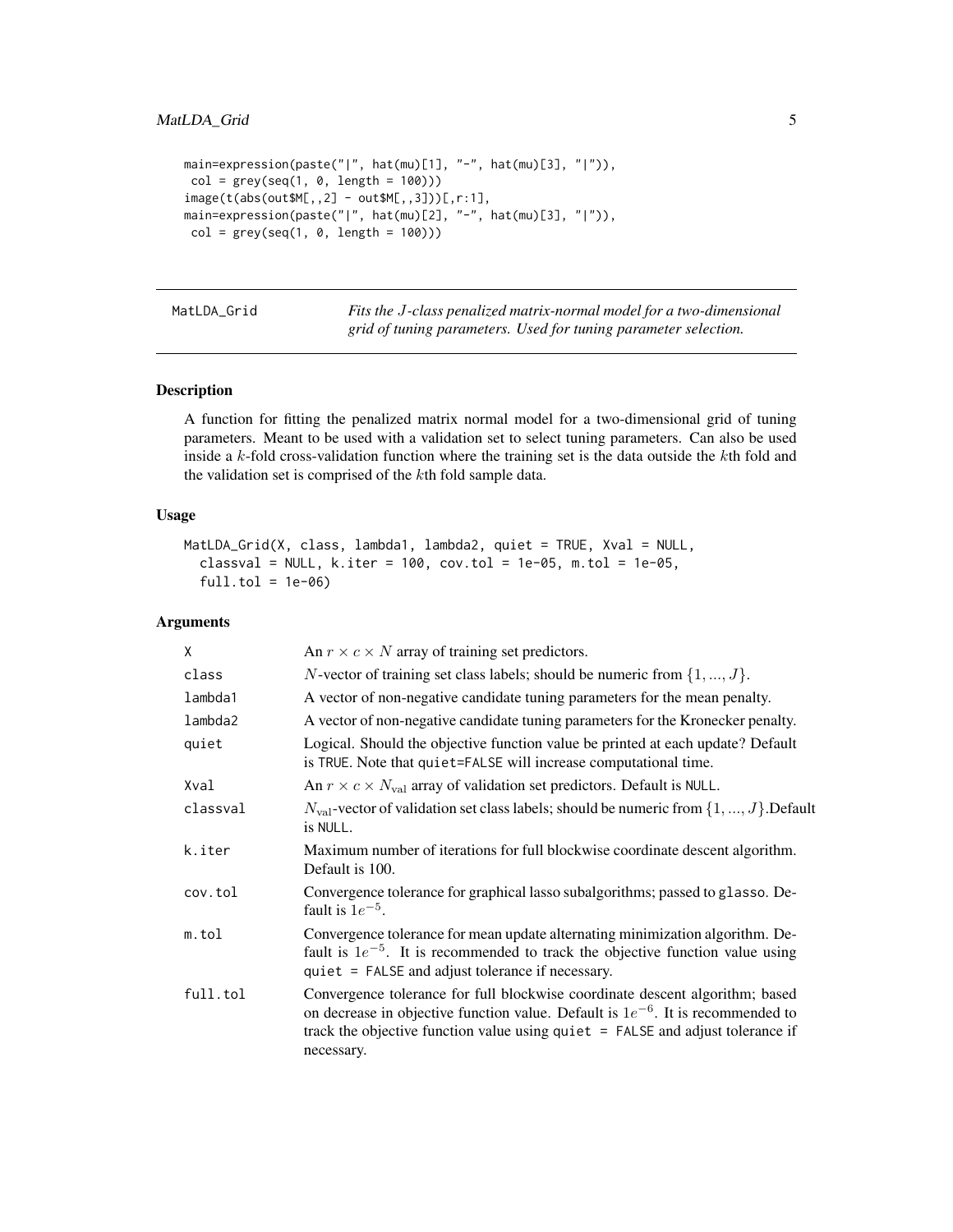| Val.mat | A matrix of dimension $length(lambda) \times length(lambda2)$ with validation set<br>misclassification propotions.                                                                                |
|---------|---------------------------------------------------------------------------------------------------------------------------------------------------------------------------------------------------|
| G.mat   | A matrix of dimension length(lambda1) $\times$ length(lambda2) with the number<br>of pairwise mean differences that are zero, <i>i.e.</i> , a larger entry corresponds to a<br>more sparse model. |
| U.mat   | A matrix of dimension length(lambda1) $\times$ length(lambda2) with the number<br>of zeros in $\hat{U}$ .                                                                                         |
| V.mat   | A matrix of dimension length(lambda1) $\times$ length(lambda2) with the number<br>of zeros in $\hat{V}$ .                                                                                         |

#### References

• Molstad, A. J., and Rothman, A. J. (2018). A penalized likelihood method for classification with matrix-valued predictors. *Journal of Computational and Graphical Statistics*.

```
## Generate realizations of matrix-normal random variables
## set sample size, dimensionality, number of classes,
## and marginal class probabilities
N = 75N.test = 150
N.val = 75N.total = N + N.test + N.val
r = 16p = 16C = 3pi.list = rep(1/C, C)
## create class means
M.array = array(0, dim=c(r, p, C))M.array[3:4, 3:4, 1] = 1
M.array[5:6, 5:6, 2] = .5M.array[3:4, 3:4, 3] = -2M.array[5:6, 5:6, 3] = -.5## create covariance matrices U and V
Uinv = matrix(0, nrow=r, ncol=r)
for (i in 1:r) {
for (j in 1:r) {
Uinv[i,j] = .5^*abs(i-j)}
}
```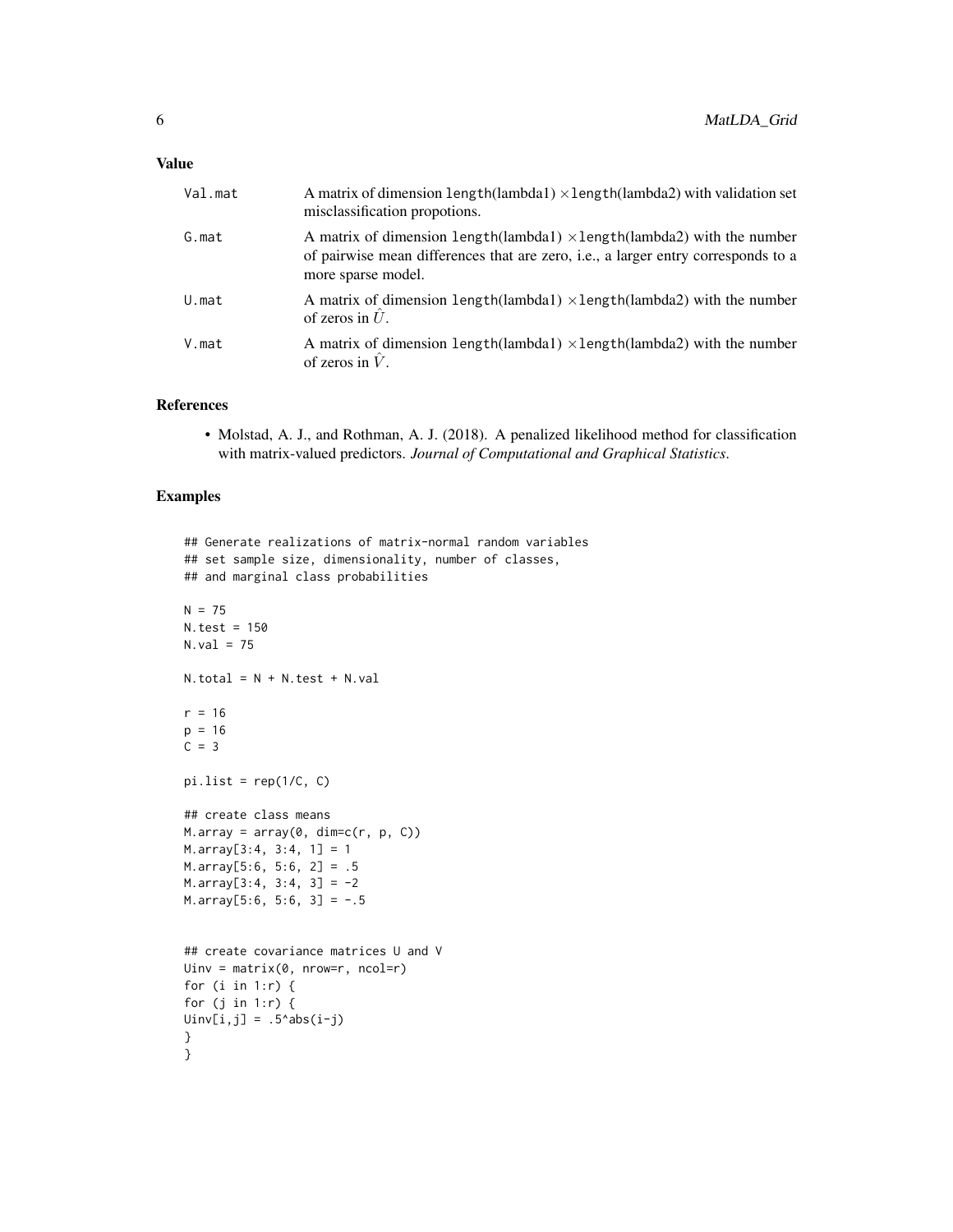```
eoU = eigen(Uinv)
Uinv.sqrt = tcrossprod(tcrossprod(eoU$vec,
diag(eoU$val^(1/2))),eoU$vec)
Vinv = matrix(.5, nrow=p, ncol=p)diag(Vinv) = 1eoV = eigen(Vinv)
Vinv.sqrt = tcrossprod(tcrossprod(eoV$vec,
diag(eoV$val^(1/2))),eoV$vec)
## generate N.total realizations of matrix-variate normal data
set.seed(10)
dat.array = array(0, dim=c(r,p,N.total))class.total = numeric(length=N.total)
for(jj in 1:N.total){
class.total[jj] = sample(1:C, 1, prob=pi.list)
dat.array[,,jj] = tcrossprod(crossprod(Uinv.sqrt,
matrix(rnorm(r*p), nrow=r)),
Vinv.sqrt) + M.array[,,class.total[jj]]
}
## store generated data
X = dat.array[, , 1:N]X.val = dat.array[,,(N+1):(N+N.val)]
X.test = dat.array[,,(N+N.val+1):N.total]
class = class.total[1:N]
class.val = class.total[(N+1):(N+N.val)]
class.test = class.total[(N+N.val+1):N.total]
## fit two-dimensional grid of tuning parameters;
## measure classification accuracy on validation set
lambda1 = c(2 \text{seq}(-5, 0, by=1))lambda2 = c(2 \text{seq}(-8, -4, by=1))fit.grid = MatLDA_Grid(X=X, class=class, lambda1=lambda1,
lambda2=lambda2, quiet=TRUE,
Xval=X.val, classval= class.val,
k.iter = 100, cov.tol=1e-5, m.tol=1e-5, full.tol=1e-6)
## identify minimum misclassification proportion;
## select tuning parameters corresponding to
## smallest model at minimum misclassification proportion
CV.mat = fit.grid$Val.mat
G.mat = fit.grid$G.mat*(CV.mat==min(CV.mat))
ind1 = (which(G.math == max(G.math), arr.int = TRUE))[2]ind2 = (which(G.math == max(G.math), arr.int = TRUE))[1]out = unique(ind2[which(ind2==max(ind2))])
lambda1.cv = lambda1[out]
out2 = unique(max(ind1[ind2==out]))
lambda2.cv = lambda2[out2]
```
## refit model with sinlge tuning parameter pair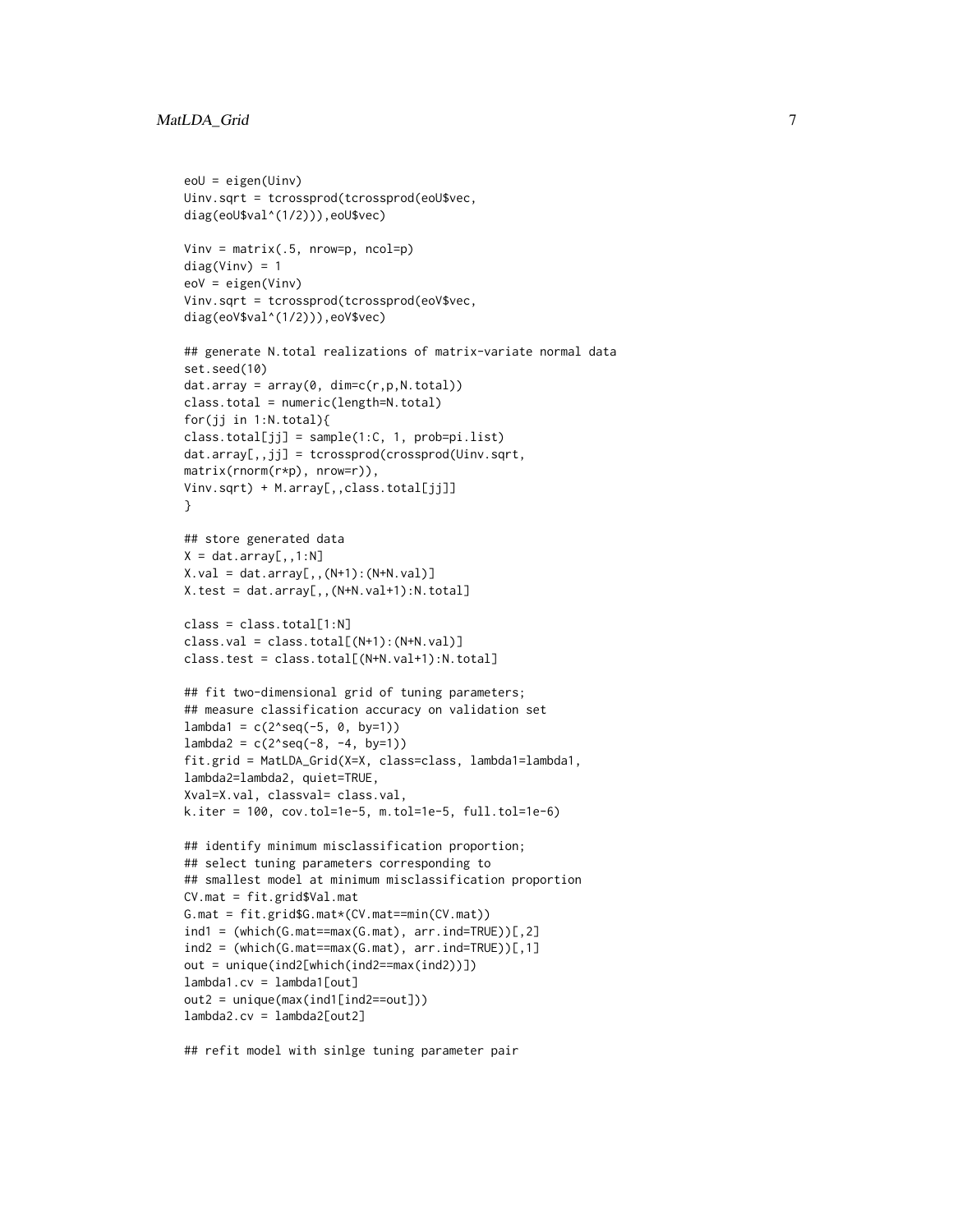```
out = MatLDA(X=X, class=class, lambda1=lambda1.cv,
lambda2=lambda2.cv, quiet=FALSE,
Xval=X.test, classval= class.test,
k.iter = 100, cov.tol=1e-5, m.tol=1e-5, full.tol=1e-6)
## print misclassification proportion on test set
out$Val
## print images of estimated mean differences
dev.new(width=10, height=3)
par(mfrow=c(1,3))
image(t(abs(out$M[,,1] - out$M[,,2]))[,r:1],
main=expression(paste("|", hat(mu)[1], "-", hat(mu)[2], "|")),
col = grey(seq(1, 0, length = 100)))image(t(abs(out$M[,,1] - out$M[,,3]))[,r:1],
main=expression(paste("|", hat(mu)[1], "-", hat(mu)[3], "|")),
col = grey(seq(1, 0, length = 100)))image(t(abs(out$M[,,2] - out$M[,,3]))[,r:1],
main=expression(paste("|", hat(mu)[2], "-", hat(mu)[3], "|")),
col = grey(seq(1, 0, length = 100)))
```

| MN MLE | Matrix-normal maximum likelihood estimator |  |  |
|--------|--------------------------------------------|--|--|
|        |                                            |  |  |

#### Description

A function for fitting the J-class matrix-normal model using maximum likelihood. Uses the socalled "flip-flop" algorithm after initializing at  $U = I_r$ .

#### Usage

```
MN\_MLE(X, class, max.iter = 1000, tol = 1e-06, quiet = TRUE)
```
#### Arguments

| X        | An $r \times c \times N$ array of training set predictors.                                                                                          |
|----------|-----------------------------------------------------------------------------------------------------------------------------------------------------|
| class    | <i>N</i> -vector of training set class labels; should be numeric from $\{1, , J\}$ .                                                                |
| max.iter | Maximum number of iterations for "flip-flop" algorithm.                                                                                             |
| tol      | Convergence tolerance for the "flip flop" algorithm; based on decrease in nega-<br>tive log-likelihood.                                             |
| quiet    | Logical. Should the objective function value be printed at each update? Default<br>is TRUE. Note that quiet=FALSE will increase computational time. |

<span id="page-7-0"></span>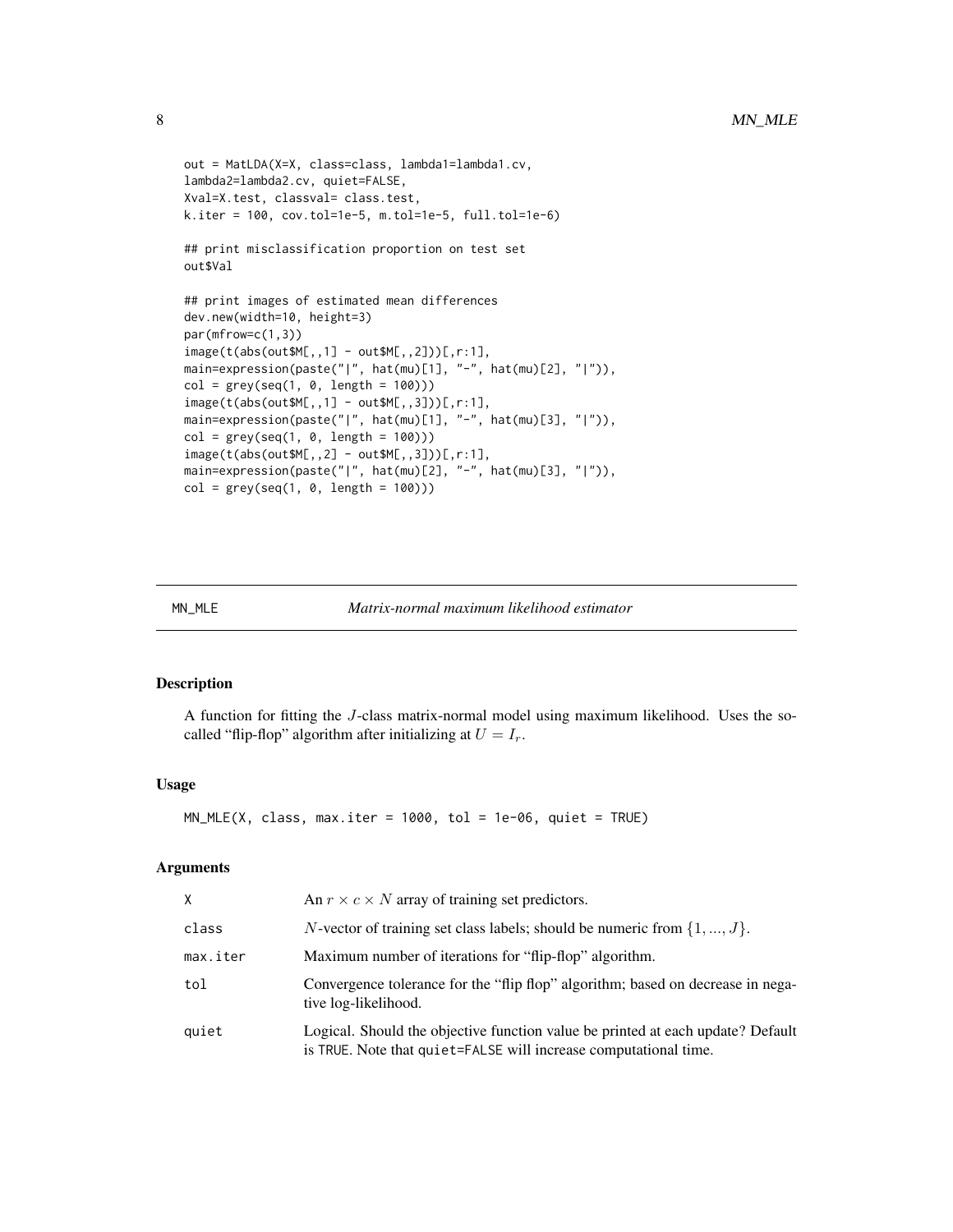#### Value

Returns of list of class "MN", which contains the following elements:

| Mean    | X; An $r \times c \times C$ array of sample class means.                                       |
|---------|------------------------------------------------------------------------------------------------|
| U       | $\hat{U}^{\text{MLE}}$ ; the $r \times r$ estimated precision matrix for the row variables.    |
| V       | $\hat{V}^{\text{MLE}}$ ; the $c \times c$ estimated precision matrix for the column variables. |
| pi.list | $\hat{\pi}$ ; <i>J</i> -vector with marginal class probabilities from training set.            |

#### References

• Molstad, A. J., and Rothman, A. J. (2018). A penalized likelihood method for classification with matrix-valued predictors. *Journal of Computational and Graphical Statistics*.

```
## Generate realizations of matrix-normal random variables
## set sample size, dimensionality, number of classes,
## and marginal class probabilities
N = 75N.test = 150
N.total = N + N.test
r = 16p = 16C = 3pi.list = rep(1/C, C)
## create class means
M.array = array(0, dim=c(r, p, C))M.array[3:4, 3:4, 1] = 1
M.array[5:6, 5:6, 2] = .5
M.array[3:4, 3:4, 3] = -2
M.array[5:6, 5:6, 3] = -.5## create covariance matrices U and V
Uinv = matrix(\emptyset, nrow=r, ncol=r)for (i in 1:r) {
for (j in 1:r) {
Uinv[i,j] = .5^*abs(i-j)}
}
eoU = eigen(Uinv)
Uinv.sqrt = tcrossprod(tcrossprod(eoU$vec,
diag(eoU$val^(1/2))),eoU$vec)
Vinv = matrix(.5, nrow=p, ncol=p)
```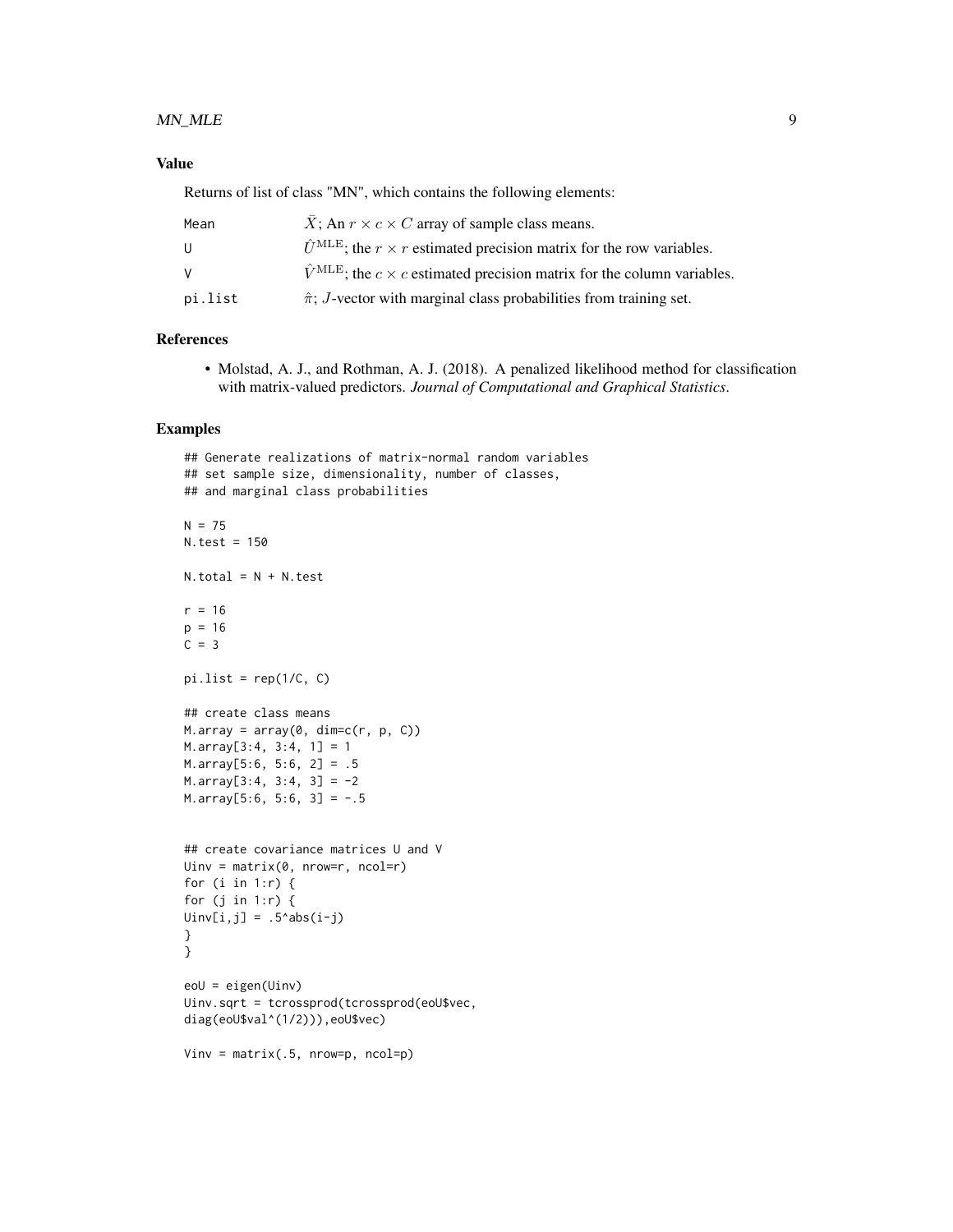```
diag(Vinv) = 1eoV = eigen(Vinv)
Vinv.sqrt = tcrossprod(tcrossprod(eoV$vec,
diag(eoV$val^(1/2))),eoV$vec)
## generate N.total realizations of matrix-variate normal data
set.seed(1)
X = array(0, dim=c(r,p,N.total))class = numeric(length=N.total)
for(jj in 1:N.total){
class[jj] = sample(1:C, 1, prob=pi.list)
X[,,jj] = tcrossprod(crossprod(Uinv.sqrt,
matrix(rnorm(r*p), nrow=r)),
Vinv.sqrt) + M.array[,,class[jj]]
}
## fit matrix-normal model using maximum likelihood
out = MM_MLE(X = X, class = class)
```
PredictMN *Classify matrix-valued data based on a matrix-normal linear discriminant; an object of class "MN".*

#### Description

A function for prediction based on an object of class "MN"; models fit by MatLDA or MN\_MLE.

#### Usage

```
PredictMN(object, newdata, newclass = NULL)
```
#### Arguments

| object   | An object of class "MN"; output from MatLDA or MN_MLE.                        |
|----------|-------------------------------------------------------------------------------|
| newdata  | New data to be classified; an $r \times c \times N_{\text{test}}$ array.      |
| newclass | Class labels for new data; should be $in \{1, \ldots, J\}$ . Default is NULL. |

#### Value

| pred.class | An $N_{\text{test}}$ -vector of predicted class membership based on the inputed object.                  |
|------------|----------------------------------------------------------------------------------------------------------|
| misclass   | If newclass is non-NULL, returns the misclassification proportion on the test data<br>set.               |
| prob.mat   | A $N_{\text{test}} \times J$ matrix with the value of discriminant evaluated at each test data<br>point. |

#### References

• Molstad, A. J., and Rothman, A. J. (2018). A penalized likelihood method for classification with matrix-valued predictors. *Journal of Computational and Graphical Statistics*.

<span id="page-9-0"></span>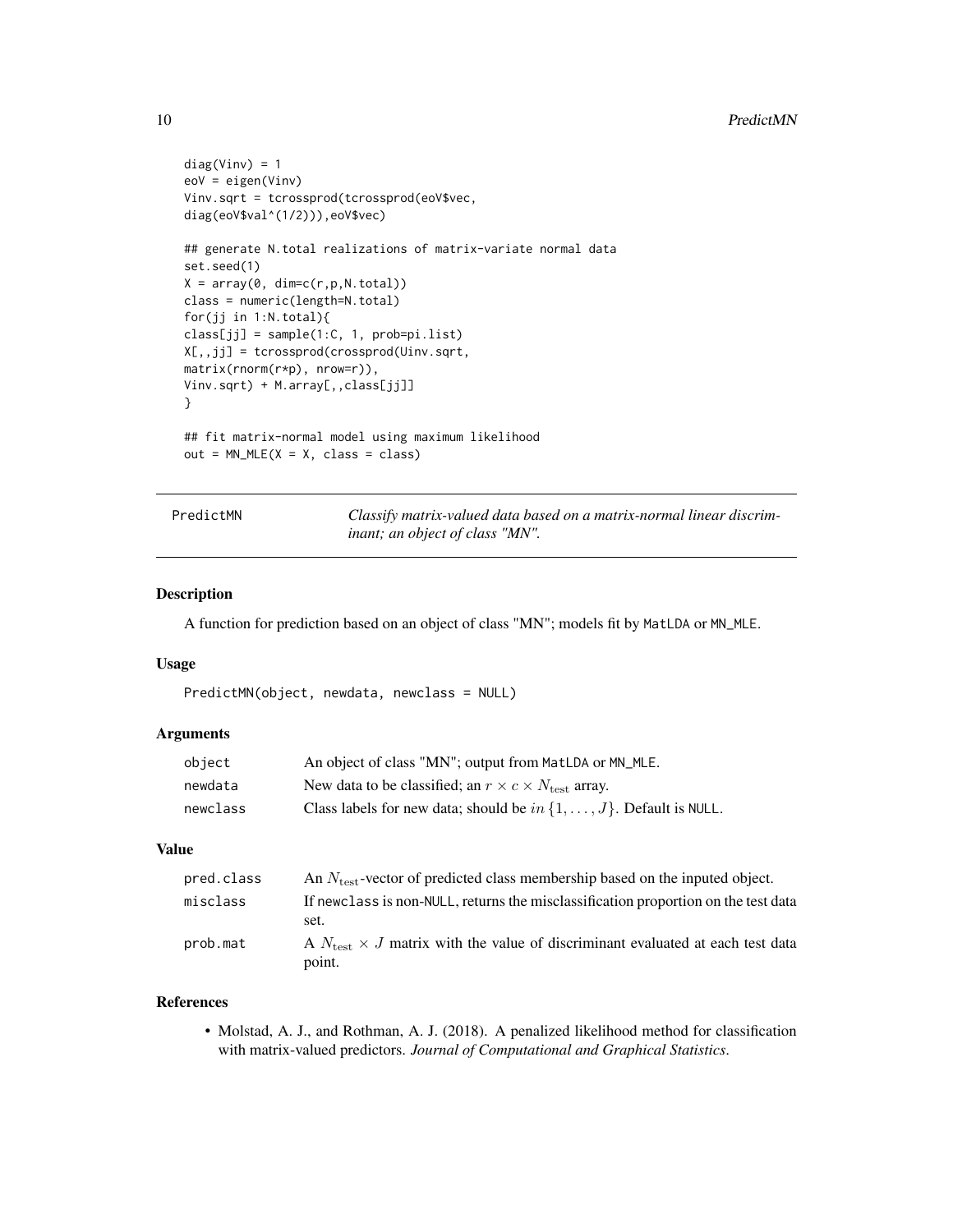#### PredictMN 11

```
## Generate realizations of matrix-normal random variables
## set sample size, dimensionality, number of classes,
## and marginal class probabilities
N = 75N.test = 150
N. total = N + N. test
r = 16p = 16C = 3pi.list = rep(1/C, C)
## create class means
M.array = array(0, dim=c(r, p, C))M.array[3:4, 3:4, 1] = 1
M.array[5:6, 5:6, 2] = .5M.array[3:4, 3:4, 3] = -2M.array[5:6, 5:6, 3] = -.5## create covariance matrices U and V
Uinv = matrix(0, nrow=r, ncol=r)for (i in 1:r) {
for (j in 1:r) \{Uinv[i,j] = .5^*abs(i-j)}
}
eoU = eigen(Uinv)
Uinv.sqrt = tcrossprod(tcrossprod(eoU$vec, diag(eoU$val^(1/2))),eoU$vec)
Vinv = matrix(.5, nrow=p, ncol=p)diag(Vinv) = 1eoV = eigen(Vinv)
Vinv.sqrt = tcrossprod(tcrossprod(eoV$vec, diag(eoV$val^(1/2))),eoV$vec)
## generate N.total realizations of matrix-variate normal data
set.seed(1)
dat.array = array(0, dim=c(r,p,N.total))class.total = numeric(length=N.total)
for(jj in 1:N.total){
class.total[jj] = sample(1:C, 1, prob=pi.list)dat.array[,,jj] = tcrossprod(crossprod(Uinv.sqrt, matrix(rnorm(r*p), nrow=r)),
Vinv.sqrt) + M.array[,,class.total[jj]]
}
## store generated data
```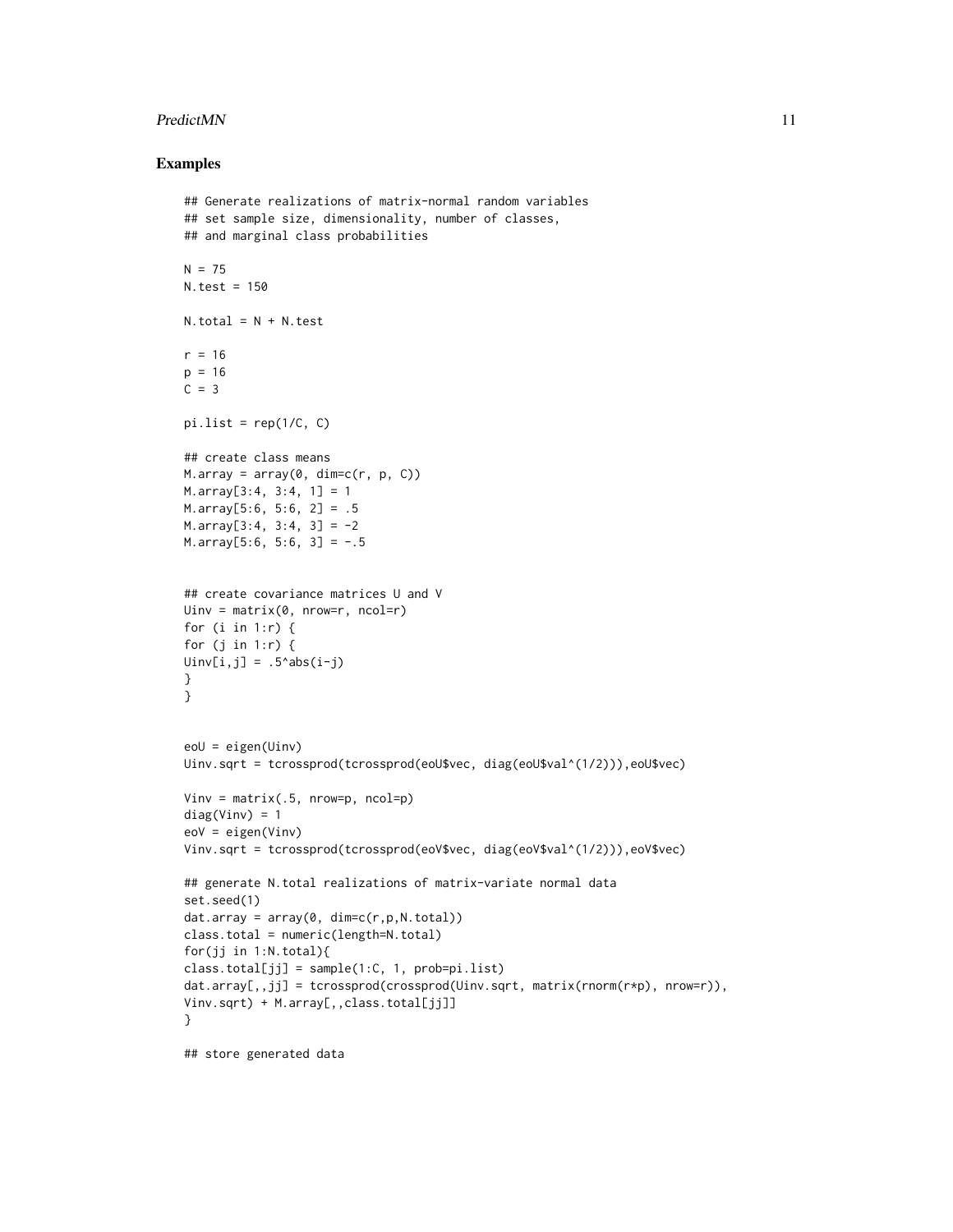```
X = \text{dat.array}[, , 1:N]X.test = dat.array[,,(N+1):N.total]
class = class.total[1:N]
class.test = class.total[(N+1):N.total]## fit matrix-normal model using maximum likelihood
out = MM_MLE(X = X, class = class)## use output to classify test set
check = PredictMN(out, newdata = X.test, newclass = class.test)
```

```
## print misclassification proportion
check$misclass
```